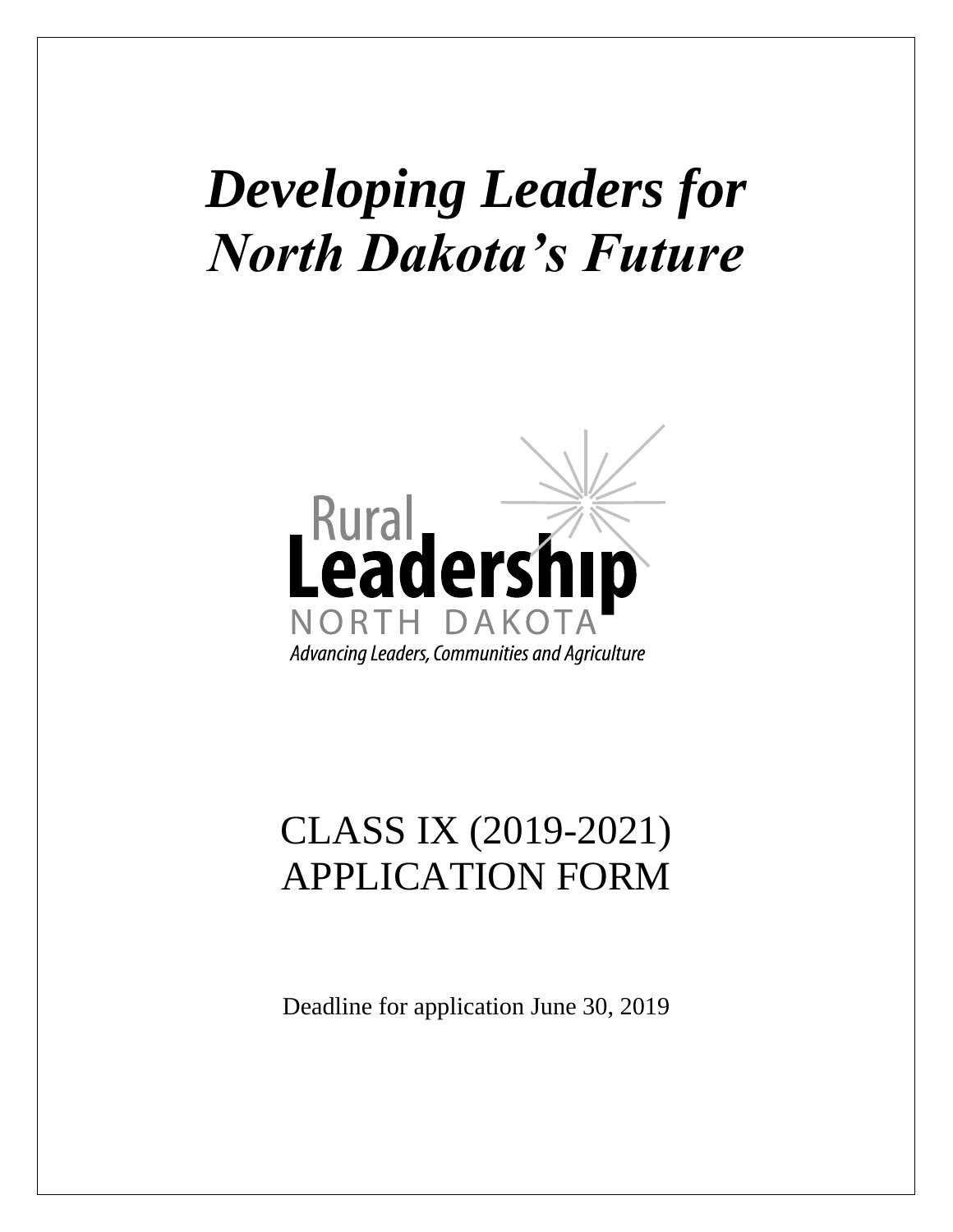# INSTRUCTIONS FOR COMPLETING THE APPLICATION

- Read the entire application carefully. Be sure you meet the eligibility requirements **BEFORE** you apply.
- $\triangleright$  Answer all questions carefully. Sign and date the application.
- $\triangleright$  Ask your employer to read and sign the participation commitment section.
- $\triangleright$  Give a recommendation form to two individuals who are familiar with your capabilities as demonstrated by your current leadership roles in your community.

# *Forms are to be mailed directly to the RLND office. Your application must be postmarked to Rural Leadership North Dakota by June 30, 2019.*

# *Recommendation forms must be postmarked by June 30, 2019 to Rural Leadership North Dakota.*

- $\triangleright$  You will be notified of the interview schedule by email or telephone.
- $\triangleright$  Mail early.

# MAIL TO: **Rural Leadership North Dakota Program**

North Dakota State University Dept. 7390 P.O. Box 6050 Fargo, ND 58108

Questions: Phone: 701-231-7171 Email: ndsu.ruralleadership@ndsu.edu

Website: www.ag.ndsu.edu/rlnd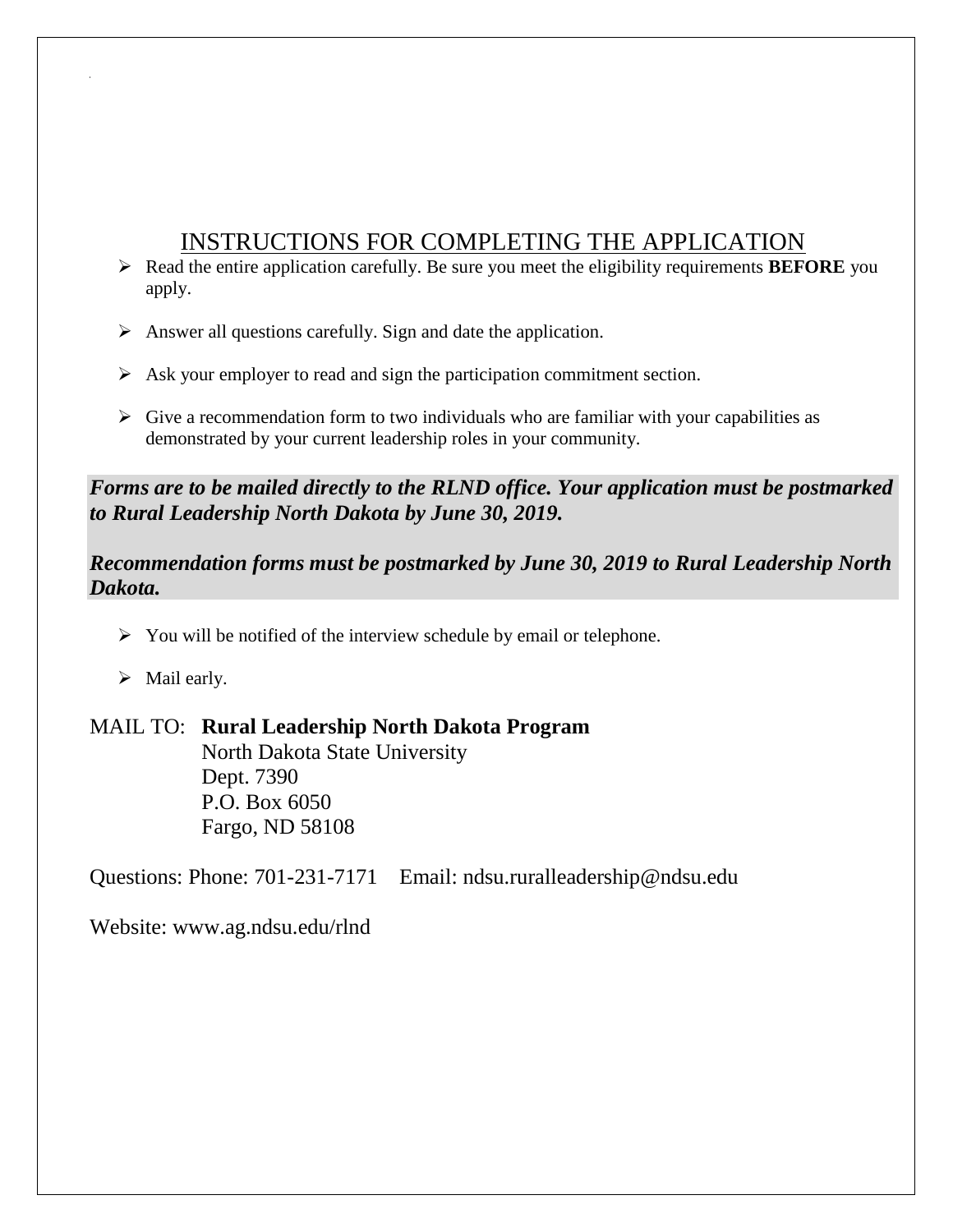

**EXTENSION** 



# Application Form

# Welcome to the Rural Leadership North Dakota (RLND) Program!

#### **Mission Statement**: *Prepare and develop effective leaders to strengthen rural North Dakota.*

What is RLND?

- Rural Leadership North Dakota (RLND) is a statewide leadership development program that includes seminars with experts; on-site tour/presentations; meetings with agriculture, business and government leaders; international experiences and personal skills development.
- RLND is designed for men and women who are dedicated to strengthening agriculture and rural North Dakota.
- RLND seminars are normally held from Noon Wednesday to Noon Friday. Total number of seminar days is 19 in year one and 22 in year two.
- Tuition costs for the RLND Program is \$4,000 for the program. Tuition covers all meals, hotels and travel expenses (bus and airfares) during the program. Out of pocket costs include travel costs to in-state seminar sites and points of departure for out of state seminars.

Goals of RLND Program

- To create a network of people across the state and beyond that RLND participants utilize for a life time.
- To strengthen participants' skills and knowledge in effective communication, self-awareness, managing conflict, leadership styles, decision-making, strategic planning, agriculture and rural issues.
- To improve the quality of life for the participant, organization, community, state.
- To prepare the participant to be engaged in issues they are passionate about.

Who can apply to RLND Program?

- An individual who wants to continue to learn about themselves, their industry, community, state and world.
- An individual who will invest the time and energy into the program and is committed to attend all 10 seminars.
- An individual who has been a North Dakota resident for at least one year.

Selection Process

- Application deadline is June 30, 2019.
- Interviews will be held in July and August at locations across the state. Spouses of applicants (if applicable) are invited to attend the interview.
- Applicants will be notified of class selection by October 1, 2019.

*NDSU is an equal opportunity institution. Available in alternative formats upon request.*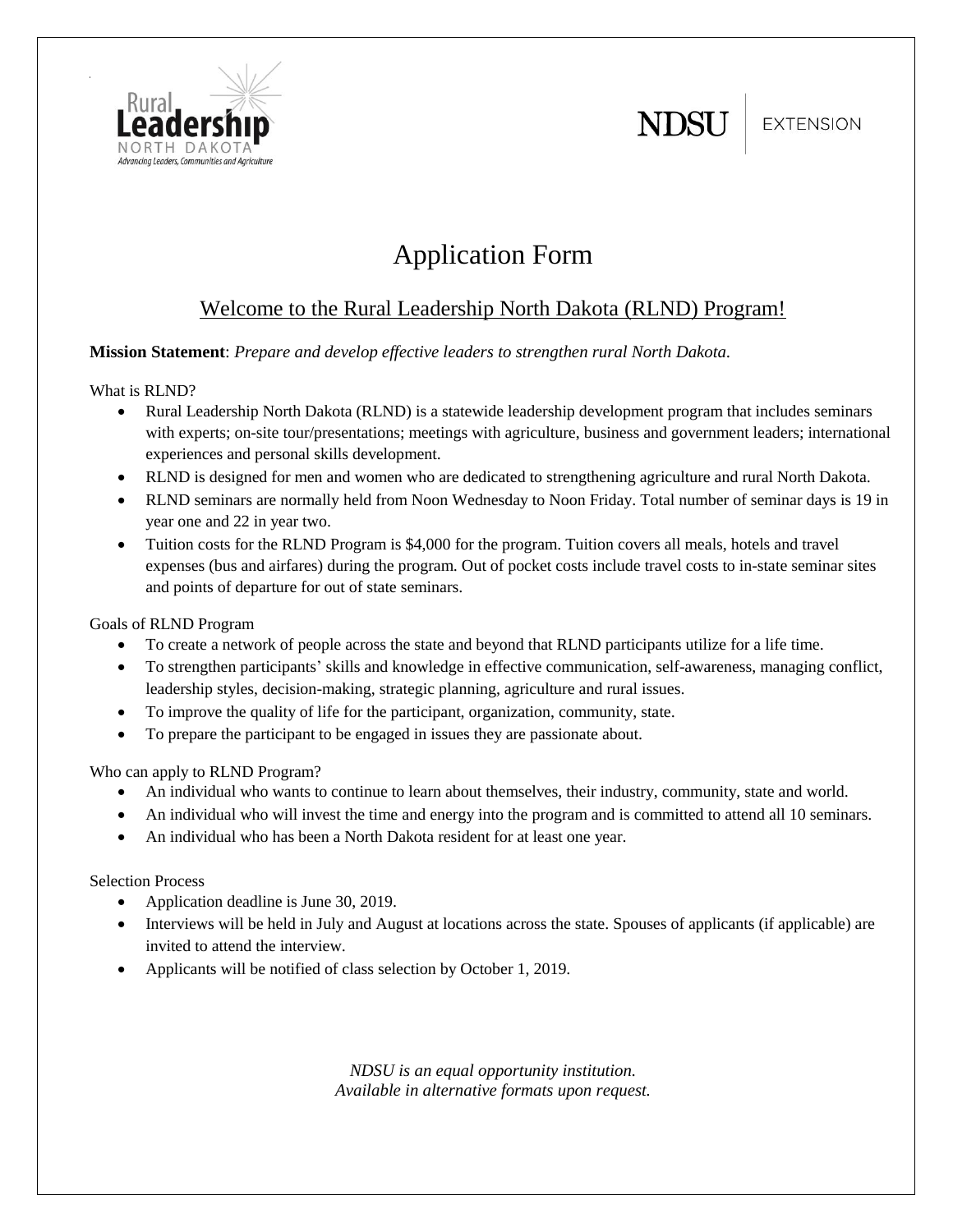# **Rural Leadership North Dakota (RLND) Program Class IX (2019-2021) Seminar Information**

#### **2019 2020**

# **Orientation to the RLND Program**

#### November 21-23, Bismarck

- Orientation to program DiSC Behavioral Style
- Team building
- Leadership Challenge discussion
- Discuss RLND project ideas

#### **National Trends in Agriculture and Rural Issues**

March 16-21, Washington DC

- USDA visits agriculture and rural issues
- Capitol Hill visits
- Embassy visit for international seminar
- Federal Agency visits

#### **2021**

#### **Understanding North Dakota Ag and Rural Policies**

January 13-15, Bismarck

- Understanding and working with the legislature
- Understanding how to advocate for an issue
- International seminar briefing
- Parliamentary procedure
- Campaign School

#### **Civic Engagement/Looking Ahead**

June 23-25, TBD

- Civic engagement
- Experience World Café process
- Finding your voice
- How will you stay involved?
- RLND Alumni Association discussion

#### **Personal Leadership Development**

January 15-17, TBD

- Emotional Intelligence
	- Generations
- Conflict resolution skills
- Change process

#### **Regional Agriculture and Rural Issues**

June 23-26, Minneapolis

- Understanding the cooperative model
- Trade issues
- Financial resources
- International seminar briefing
- Update progress on RLND project

#### **Understanding International Ag and Community Issues (location TBD)**

February (12 days within Feb. 9-27)

- Understand country's agriculture
- Understand country's people and communities
- Domestic and foreign policies
- Culture, customs, policies

*\*Previous destinations include Brazil, Costa Rica, Panama, Thailand, Vietnam and Chile*

#### **Graduation Gala**

November 19, Bismarck

- Celebrate accomplishments
- Create/expand networks
- Recognize contributors to the RLND program



#### **Agriculture's Future in North Dakota** February 12-14, Fargo

- Future trends affecting North Dakota agriculture
- Effective communication skills/media training
- National seminar preparationcongressional insight
- Revisit DiSC Behavioral Style
- **•** Ethical Leadership

#### **Exploring the relationship between Agriculture, Communities and Natural Resources**

November 18-20, TBD

- Community Capitals
- Understanding natural resources
	- International seminar briefing
	- Leadership Challenge discussion

### **Economic Development and Leadership**

March 24-26, TBD

- Debrief international seminar
- Entrepreneurship the North Dakota Spirit
- Rural Economic Development
- Revisit EQ
- Crucial Conversations

*\*all seminars include visits to agricultural and community business locations*

#### *For more information contact:*

Rural Leadership North Dakota NDSU Dept. 7390, PO Box 6050 Fargo, ND 58108

Phone: 701-231-7171 [ndsu.ruralleadership@ndsu.edu](mailto:ndsu.ruralleadership@ndsu.edu)  www.ag.ndsu.edu/rlnd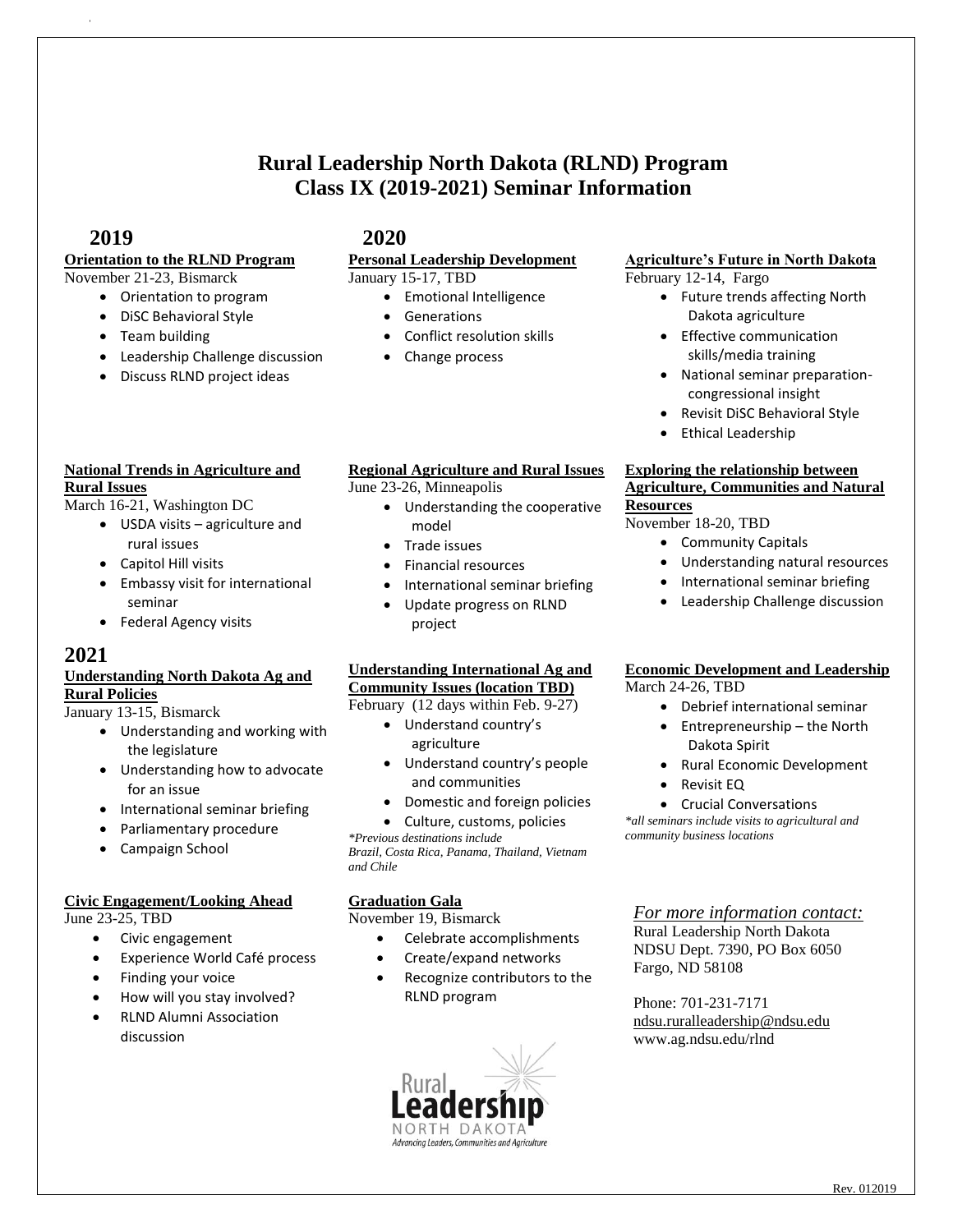

 $\bar{\bar{z}}$ 

| N |  |
|---|--|
|   |  |

**EXTENSION** 

# **Application for Class 2019-2021**

| Last Name                                                                                                                                                                                                                                                                | <b>First Name</b>                                                      | Middle Name |  |
|--------------------------------------------------------------------------------------------------------------------------------------------------------------------------------------------------------------------------------------------------------------------------|------------------------------------------------------------------------|-------------|--|
|                                                                                                                                                                                                                                                                          |                                                                        |             |  |
| Check age group (optional)                                                                                                                                                                                                                                               | $\Box$ 22-29 $\Box$ 30-39 $\Box$ 40-49 $\Box$ 50-59 $\Box$ 60 and over |             |  |
|                                                                                                                                                                                                                                                                          |                                                                        |             |  |
| <b>Home Contact Information</b>                                                                                                                                                                                                                                          |                                                                        |             |  |
|                                                                                                                                                                                                                                                                          |                                                                        |             |  |
|                                                                                                                                                                                                                                                                          |                                                                        |             |  |
|                                                                                                                                                                                                                                                                          |                                                                        |             |  |
| <b>Business Contact Information</b>                                                                                                                                                                                                                                      |                                                                        |             |  |
|                                                                                                                                                                                                                                                                          |                                                                        |             |  |
|                                                                                                                                                                                                                                                                          |                                                                        |             |  |
|                                                                                                                                                                                                                                                                          |                                                                        |             |  |
| Preferred Mailing Address: $\Box$ Home $\Box$ Business                                                                                                                                                                                                                   |                                                                        |             |  |
| <b>Employment Information</b>                                                                                                                                                                                                                                            |                                                                        |             |  |
|                                                                                                                                                                                                                                                                          |                                                                        |             |  |
| Media                                                                                                                                                                                                                                                                    |                                                                        |             |  |
| Have you ever been convicted of a felony, pled guilty or no contest to a felony, or accepted a deferred judgment or deferred<br>prosecution to a felony charge? Yes $\square$ No $\square$<br>A conviction may not necessarily disqualify an applicant from the program. |                                                                        |             |  |
| If yes, please explain $\frac{1}{\frac{1}{2} \sum_{i=1}^{n} a_i}$                                                                                                                                                                                                        |                                                                        |             |  |
|                                                                                                                                                                                                                                                                          |                                                                        |             |  |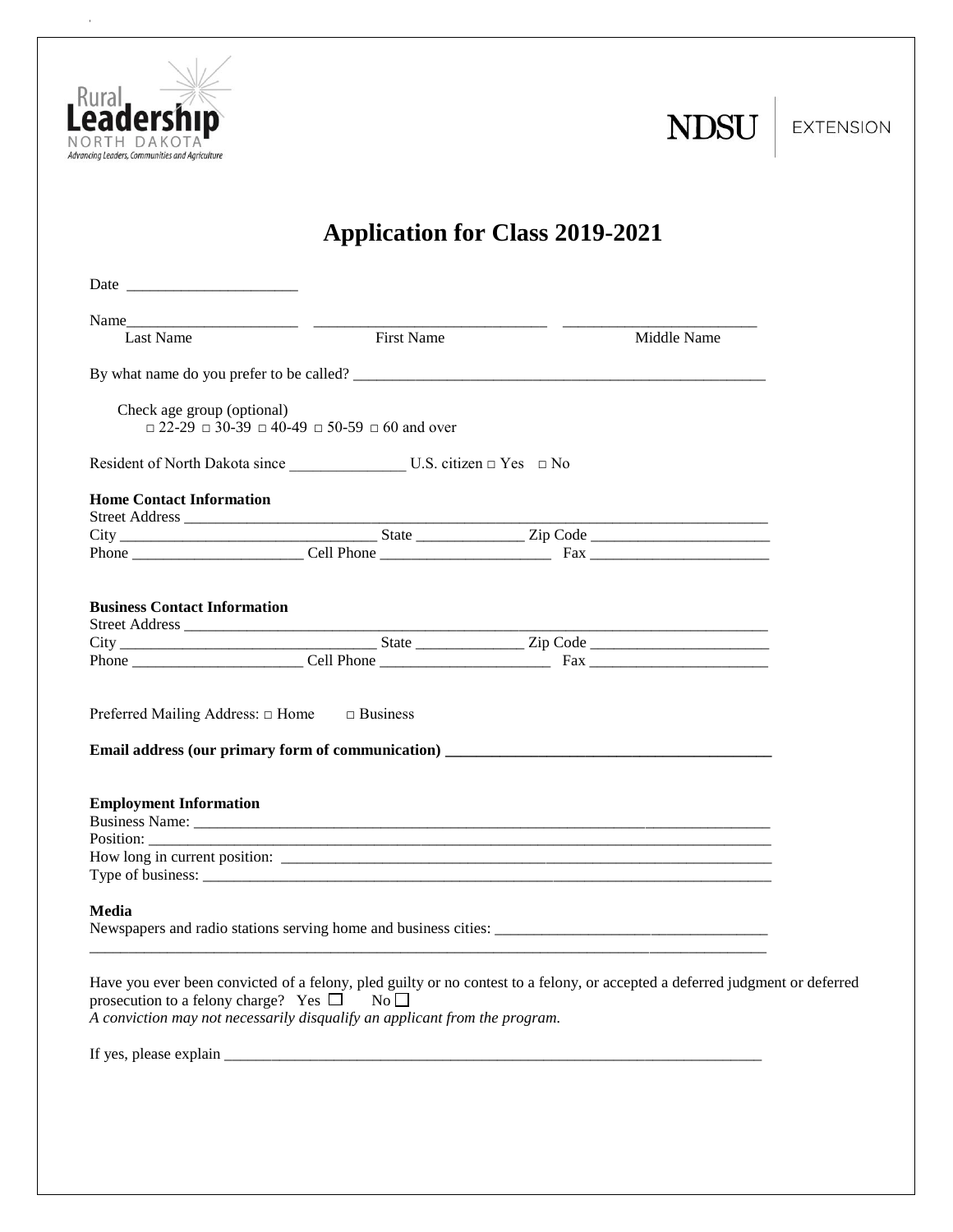#### **HOW DID YOU HEAR ABOUT THE RURAL LEADERSHIP NORTH DAKOTA PROGRAM?**

(Please check all that apply, with source listed.)

| $\Box$ Current/Past Participant (s)  |                |                |       |  |  |  |
|--------------------------------------|----------------|----------------|-------|--|--|--|
| $\Box$ Newspaper/Magazine (s)        |                |                |       |  |  |  |
| $\Box$ Leadership Event (s)          |                |                |       |  |  |  |
| $\Box$ NDSU Contact                  |                |                |       |  |  |  |
| $\Box$ Website                       |                |                |       |  |  |  |
| $\Box$ Other                         |                |                |       |  |  |  |
| <b>Educational Experiences</b>       |                |                |       |  |  |  |
| Highest level of education achieved: |                |                |       |  |  |  |
| Name/location of school              | Years attended | Diploma/Degree | Major |  |  |  |

#### **Leadership & Volunteer Experience**

*Voluntary Community Activities and Accomplishments* List the major civic and social activities (non-job related) for which you have volunteered. Describe your level of participation (e.g. helped organize, served as an officer, etc.).

**Leadership defined** What is your definition of leadership? What does leadership mean to you?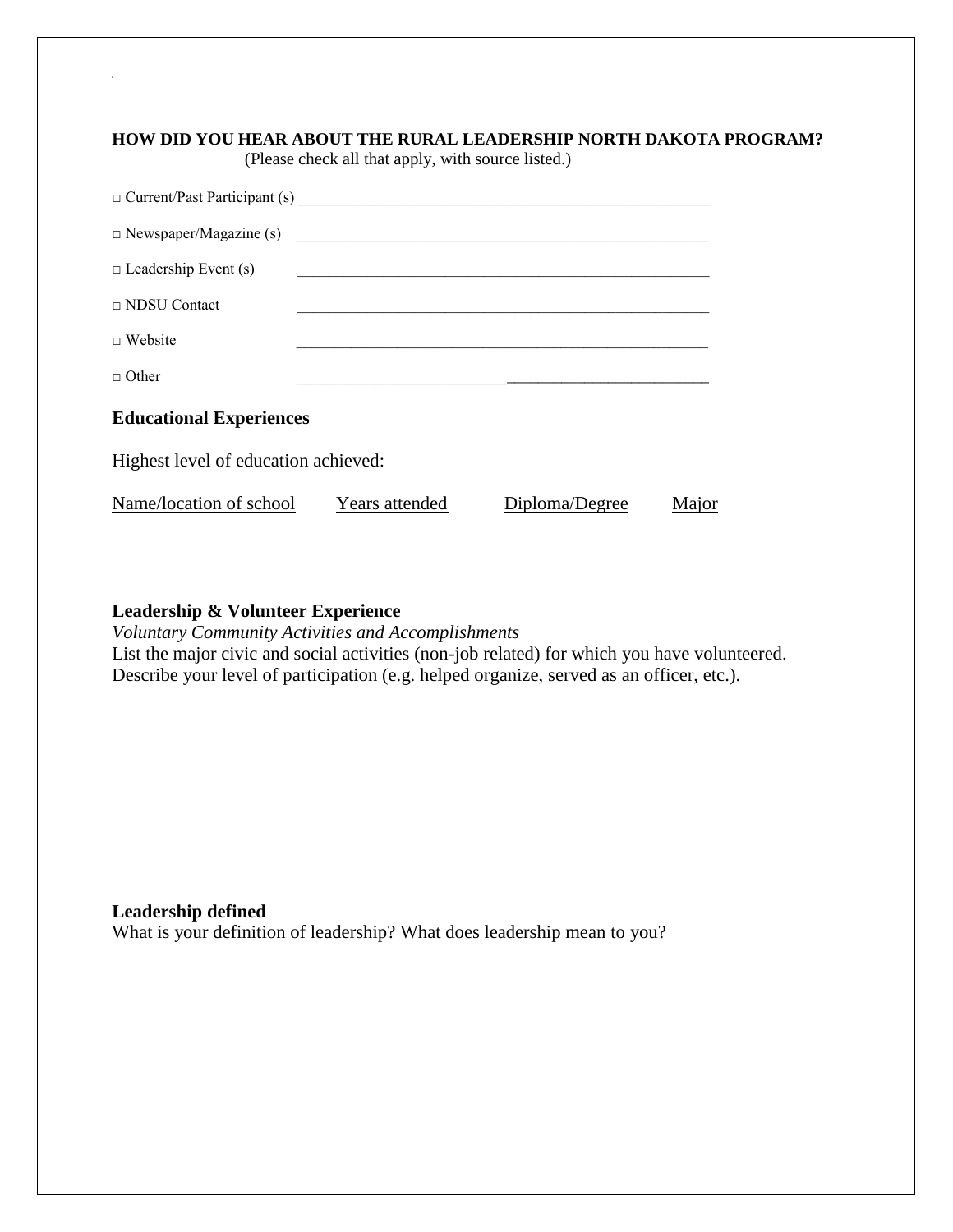#### **Your Expectations**

 the Rural Leadership North Dakota program? What attributes, attitudes and abilities do you want to enhance/develop from your participation in

What issues are you passionate about? How do you see your RLND experience influencing your contribution to these issues?

**Commitment to Agriculture and Rural North Dakota**

What's your vision for the future of agriculture and rural North Dakota?

The information I have provided in this application is true and correct to the best of my knowledge and/or belief.

 $\overline{\phantom{a}}$  , and the contribution of the contribution of the contribution of the contribution of the contribution of the contribution of the contribution of the contribution of the contribution of the contribution of the

Signature Date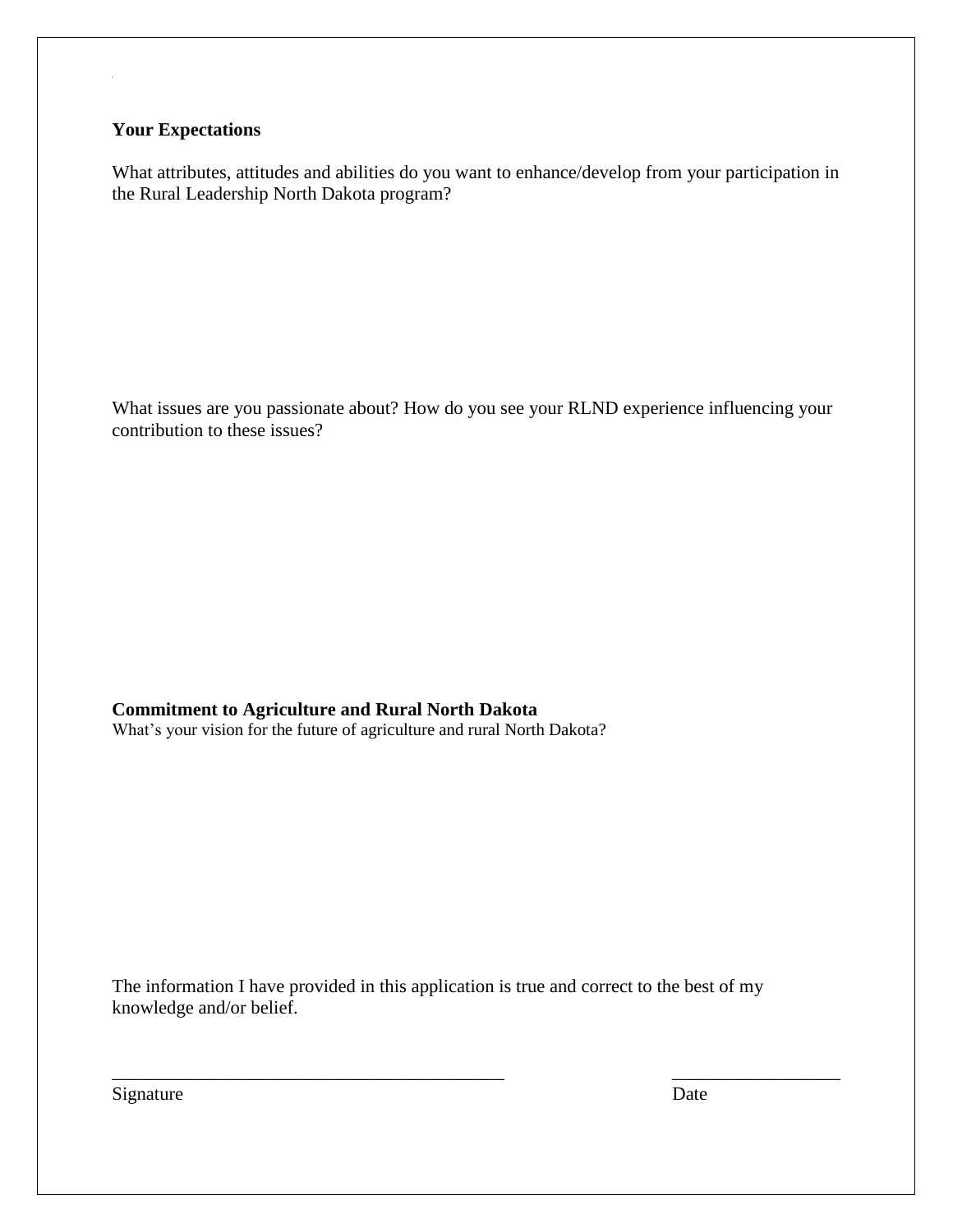

**EXTENSION** 

#### **Tuition Payment**

Tuition for the program is \$4,000, payable in two \$2,000 installments. The first installment is due by November 1, 2019 and the second installment is due by November 1, 2020. The cost of getting to and from in-state seminars and to points of departure for the out-of-state seminars is the responsibility of the participant. Group travel, most meals, lodging, and program costs during the seminars are paid by RLND. Participants are responsible for some of their own expenses and will share rooms with fellow class members on a rotating basis. Participants may request a single room and will be responsible for the cost differential between a single and double room.

RLND tuition will not be refunded if a participant leaves the program early. If a participant cannot attend a seminar and has not given at least 24 hours notice, the participant will be billed for hotel, meal and other seminar costs.

The actual cost of the RLND program is approximately \$15,000 per participant. Participant tuition covers only a portion of the actual program costs. Other funding sources for the RLND program include: NDSU Extension Service, North Dakota businesses and organizations, foundations, granting agencies and interested individuals. Participants will be asked to contact businesses and organizations to help fund a seminar.

Participant tuition may be sponsored by various sources, including: individuals, organizations, community groups, etc. Tuition scholarships may be available based on need and availability of resources.

As a participant, I realize I am responsible for the full amount of the \$4,000 tuition.

Participants Signature \_\_\_\_\_\_\_\_\_\_\_\_\_\_\_\_\_\_\_\_\_\_\_\_\_\_\_\_\_\_\_\_\_\_\_\_\_\_\_\_\_\_\_\_\_\_\_\_ Date \_\_\_\_\_\_\_\_\_\_\_\_\_\_\_\_\_\_\_\_\_\_

If applicable, sponsor signature agreeing to pay full or partial amount of the \$4,000 tuition.

| Sponsor<br>langturc<br>114<br>.11 <sup>2</sup> | Jai |  |
|------------------------------------------------|-----|--|
|                                                |     |  |

**First year tuition of \$2,000 due on November 1, 2019. Second year tuition of \$2,000 due on November 1, 2020.**

#### **Participation Commitment**

 $\overline{a}$  , and the contribution of the contribution of the contribution of the contribution of the contribution of the contribution of the contribution of the contribution of the contribution of the contribution of the co

If I am selected as a participant in Rural Leadership North Dakota, I will attend as a representative of

I agree to attend every session of Rural Leadership North Dakota.

Applicant's Signature \_\_\_\_\_\_\_\_\_\_\_\_\_\_\_\_\_\_\_\_\_\_\_\_\_\_\_\_\_\_\_\_\_\_\_\_\_\_\_\_\_\_\_\_\_\_\_\_ Date \_\_\_\_\_\_\_\_\_\_\_\_\_\_\_\_\_\_\_

Rural Leadership North Dakota participants must have the support and commitment of their families and employers as well as the sponsoring business or organization. RLND requires a significant time commitment. As the participant's employer, I agree to support the RLND participant by providing time for the participant to be involved in the RLND meetings and activities.

Employer's Signature \_\_\_\_\_\_\_\_\_\_\_\_\_\_\_\_\_\_\_\_\_\_\_\_\_\_\_\_\_\_\_\_\_\_\_\_\_\_\_\_\_\_\_\_\_\_\_\_\_ Date \_\_\_\_\_\_\_\_\_\_\_\_\_\_\_\_\_\_\_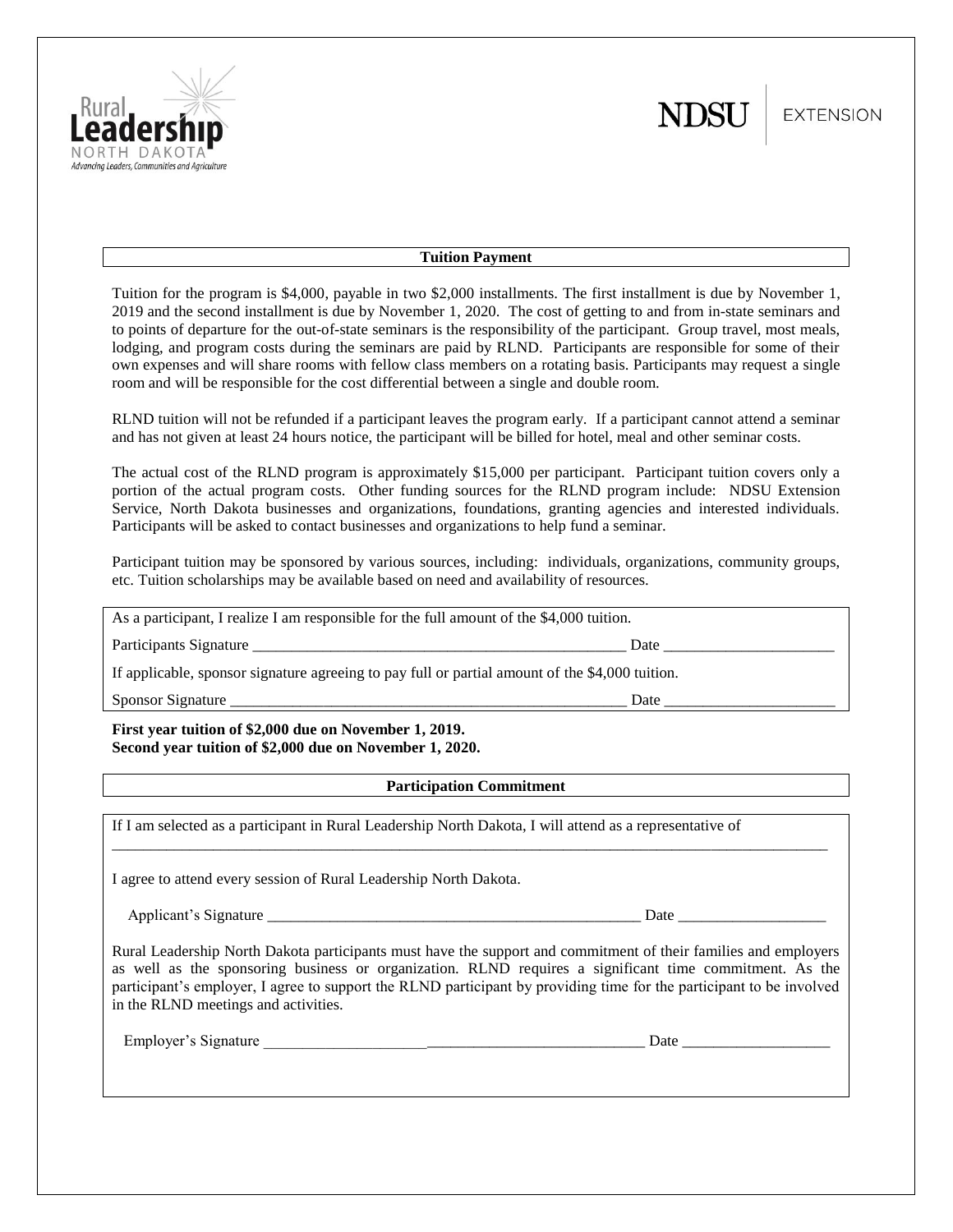



**EXTENSION** 

Applicant's Name

# Recommendation Form

INSTRUCTIONS TO THE RECOMMENDER:

The individual forwarding this recommendation form is applying for the Rural Leadership North Dakota Program. This program is designed to provide individuals with an opportunity to develop their leadership capacity and bring that back to their organizations and communities. Participants will be expected to attend all seminars for a total of 19 days in year one and 22 days in year two. We ask that you please provide the Rural Leadership Committee with your candid assessment of the applicant using this form. The information provided will be used only by the selection committee to assist them in evaluating the applicant's leadership potential. **We ask that all recommendations be received by the Rural Leadership North Dakota Program by June 30, 2019.**

Recommender Name \_\_\_\_\_\_\_\_\_\_\_\_\_\_\_\_\_\_\_\_\_\_\_\_\_\_\_\_\_\_\_\_\_\_\_\_\_\_\_\_\_\_\_\_\_\_\_\_\_\_\_\_\_\_\_\_\_\_\_\_\_\_\_\_\_\_\_

Business Name

Mailing Address \_\_\_\_\_\_\_\_\_\_\_\_\_\_\_\_\_\_\_\_\_\_\_\_\_\_\_\_\_\_\_\_\_\_\_\_\_\_\_\_\_\_\_\_\_\_\_\_\_\_\_\_\_\_\_\_\_\_\_\_\_\_\_\_\_\_\_

□ Business or □ Home

Business Phone \_\_\_\_\_\_\_\_\_\_\_\_\_\_\_\_\_\_\_\_\_\_\_\_\_\_\_\_ Home Phone \_\_\_\_\_\_\_\_\_\_\_\_\_\_\_\_\_\_\_\_\_\_\_\_\_\_\_\_\_\_\_\_\_

Email Address \_\_\_\_\_\_\_\_\_\_\_\_\_\_\_\_\_\_\_\_\_\_\_\_\_\_\_\_\_\_\_\_\_\_\_\_\_\_\_\_\_\_\_\_\_\_\_\_\_\_\_\_\_\_\_\_\_\_\_\_\_\_\_\_\_\_\_\_\_\_\_\_\_

In what capacity have you known the applicant?

| Please respond to the following: |                                                                             | Exceptional<br>$(Top 2\%)$ | Better than<br>Average | Average | <b>Below</b><br>Average | Not able to<br>Determine |
|----------------------------------|-----------------------------------------------------------------------------|----------------------------|------------------------|---------|-------------------------|--------------------------|
| 1.                               | Demonstrated leadership                                                     |                            |                        |         |                         |                          |
| 2.                               | Potential to provide<br>leadership                                          |                            |                        |         |                         |                          |
| 3.                               | <b>Commitment</b> to Rural<br>North Dakota                                  |                            |                        |         |                         |                          |
| 4.                               | Character and reputation                                                    |                            |                        |         |                         |                          |
| 5.                               | Communication skills,<br>oral/written                                       |                            |                        |         |                         |                          |
| 6.                               | Esteem in which<br>applicant is held                                        |                            |                        |         |                         |                          |
| 7.                               | Openness to ideas and<br>new ways of thinking<br>outside current profession |                            |                        |         |                         |                          |
| 8.                               | Trustworthy                                                                 |                            |                        |         |                         |                          |
| 9.                               | Self-confidence                                                             |                            |                        |         |                         |                          |
| 10.                              | Ability to relate to others                                                 |                            |                        |         |                         |                          |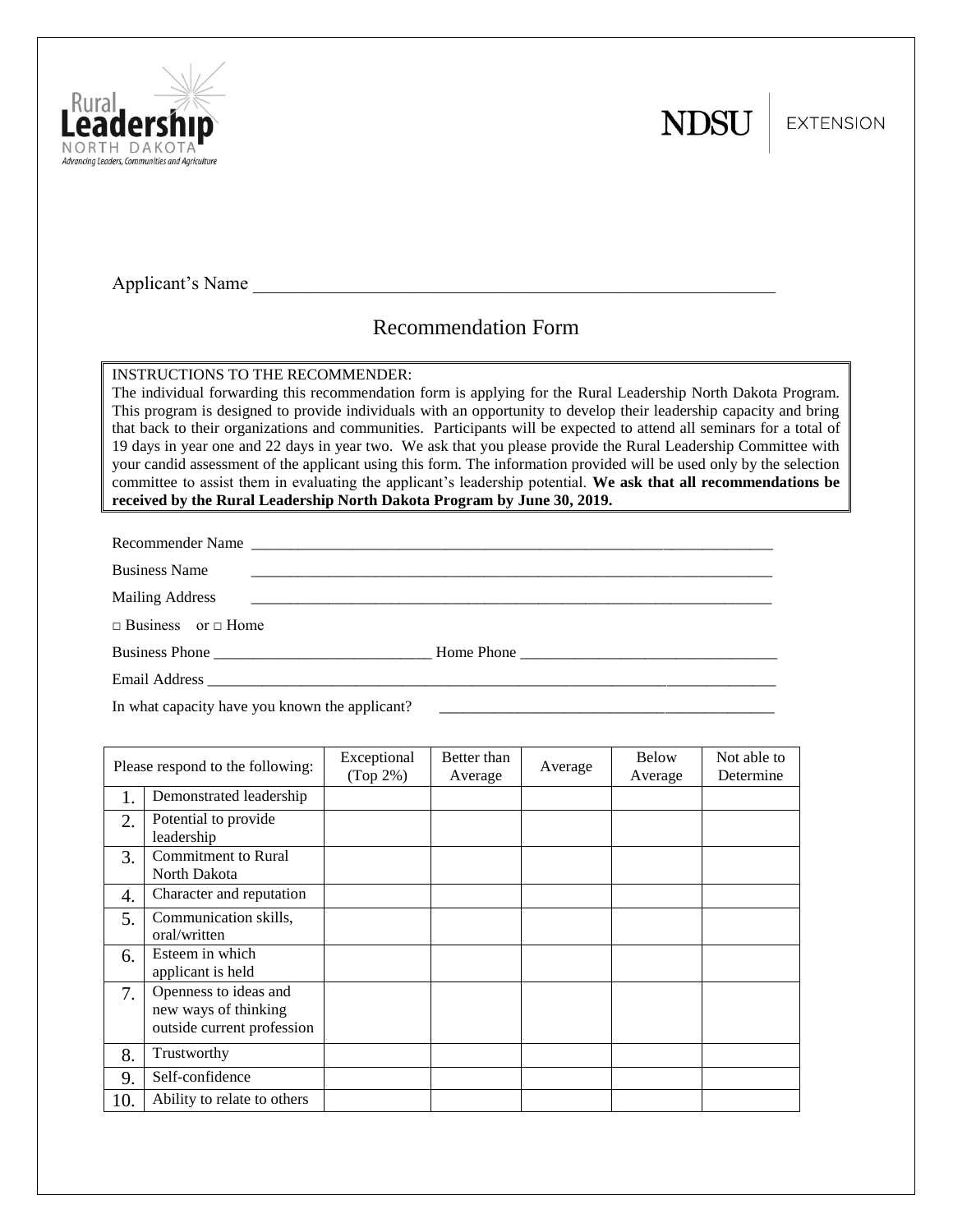Applicant's Name

### Recommendation Form

Please indicate your reasons for believing that this applicant will benefit from his/her participation in the Rural Leadership North Dakota Program. Please be as specific as possible.

In what areas of leadership do you believe the applicant demonstrates the most strength? (Some of these leadership qualities might include communication ability, openness to learn from others' perspectives, self-confidence based on self-awareness, or having an active commitment to their industry or community.)

Signature \_\_\_\_\_\_\_\_\_\_\_\_\_\_\_\_\_\_\_\_\_\_\_\_\_\_\_\_\_\_\_\_\_\_\_\_\_ Date \_\_\_\_\_\_\_\_\_\_\_\_\_\_\_\_\_\_\_\_

MAIL OR EMAIL TO:

**Rural Leadership North Dakota Program North Dakota State University Dept. 7390 P.O. Box 6050 Fargo, ND 58108** Email: [ndsu.ruralleadership@ndsu.edu](mailto:ndsu.ruralleadership@ndsu.edu) Phone (701) 231-7171

> *NDSU is an equal opportunity institution Available in alternative formats upon request.*